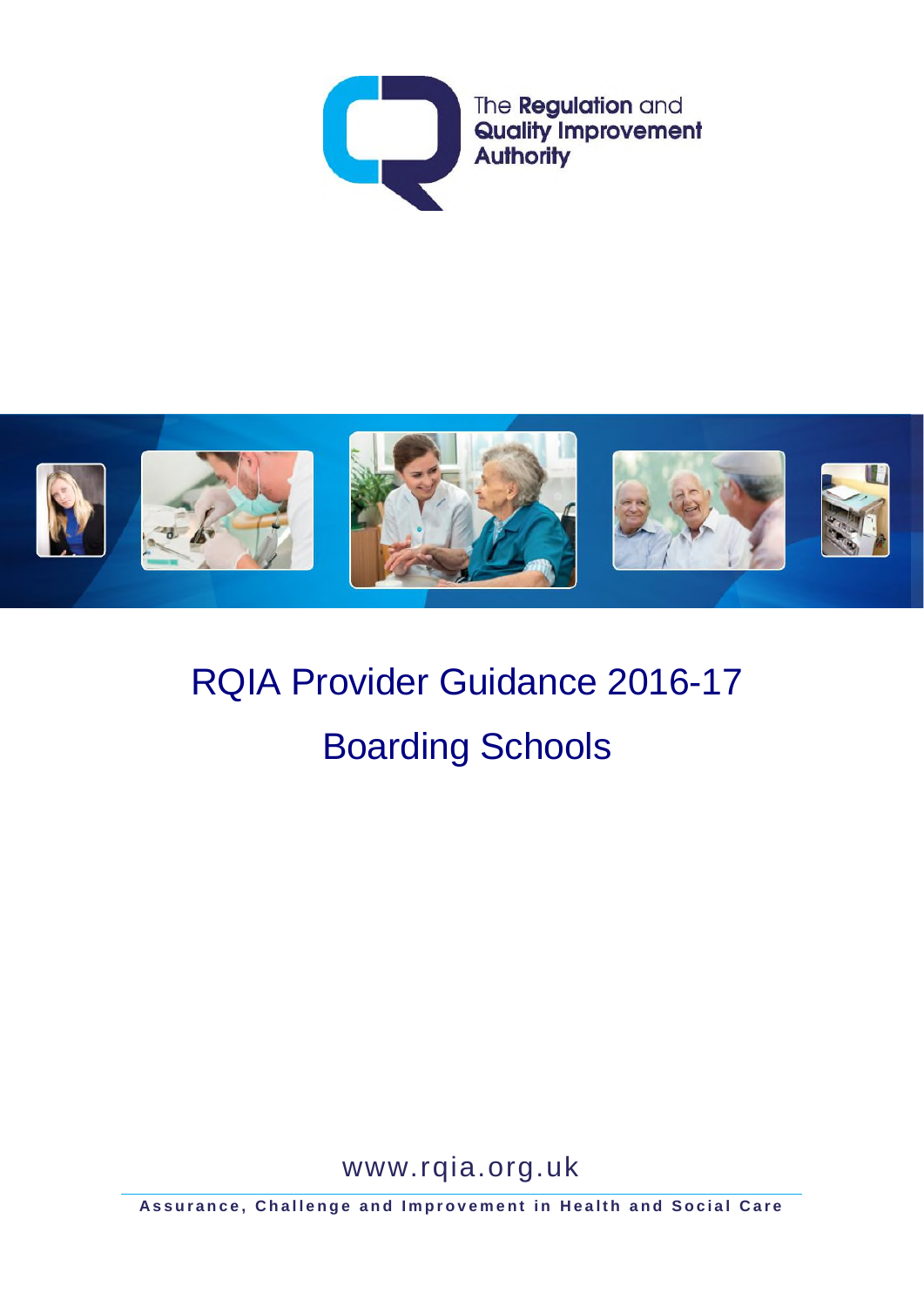## **What we do**

The Regulation and Quality Improvement Authority (RQIA) is the independent body that regulates and inspects the quality and availability of Northern Ireland's health and social care (HSC) services. We were established in 2005 under The Health and Personal Social Services (Quality, Improvement and Regulation) (Northern Ireland) Order 2003 to drive improvements for everyone using health and social care services.

Through our programme of work we provide assurance about the quality of care; challenge poor practice; promote improvement; safeguard the rights of service users; and inform the public through the publication of our reports. RQIA has three main areas of work:

- We register and inspect a wide range of independent and statutory health and social care services.
- We work to assure the quality of services provided by the HSC Board, HSC trusts and agencies through our programme of reviews.
- We undertake a range of responsibilities for people with mental ill health and those with a learning disability.

We inspect and report on the following four domains:

- Is care safe?
- Is care effective?
- Is care compassionate?
- Is the service well led?

RQIA registers and inspects a wide range of health and social care services. These include: nursing, residential care, and children's homes; domiciliary care agencies; day care settings/centres; independent health care; nursing agencies; independent medical agencies; residential family centres; adult placement agencies; voluntary adoption agencies, school boarding departments and young adult supported accommodation (inspected only).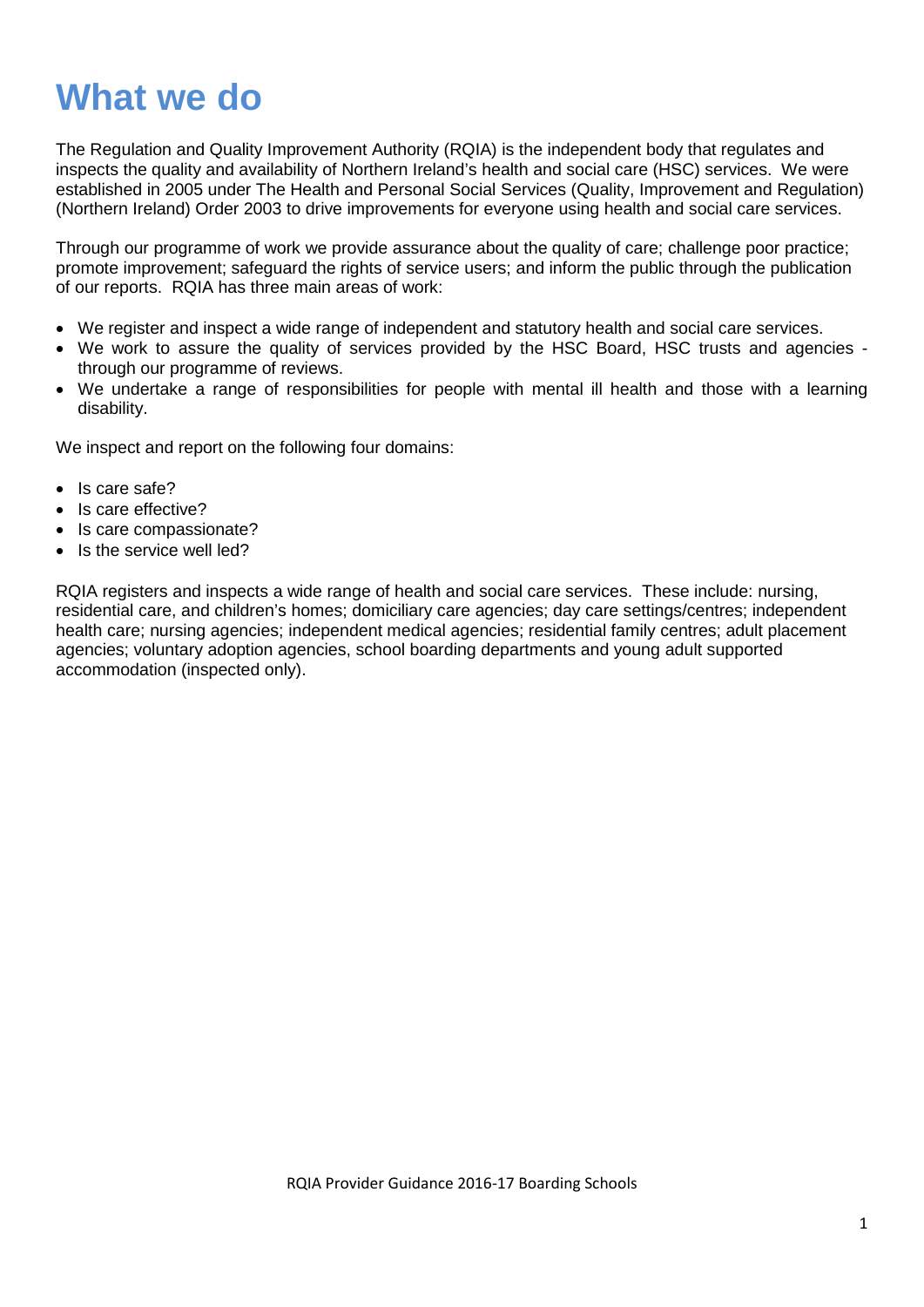## **The four domains**

### Is care safe?

### Is care effective?

Avoiding and preventing harm to service users from the care. treatment and support that is intended to help them.

Is the service well led?

Effective leadership, management and governance which creates a culture focused on the needs and the experiences of service users in order to deliver safe. effective and compassionate care

The right care, at the right time in the right place with the best outcome.

### **Is Care Compassionate?**

Service users are treated with dignity and respect and should be fully involved in decisions affecting their treatment, care and support.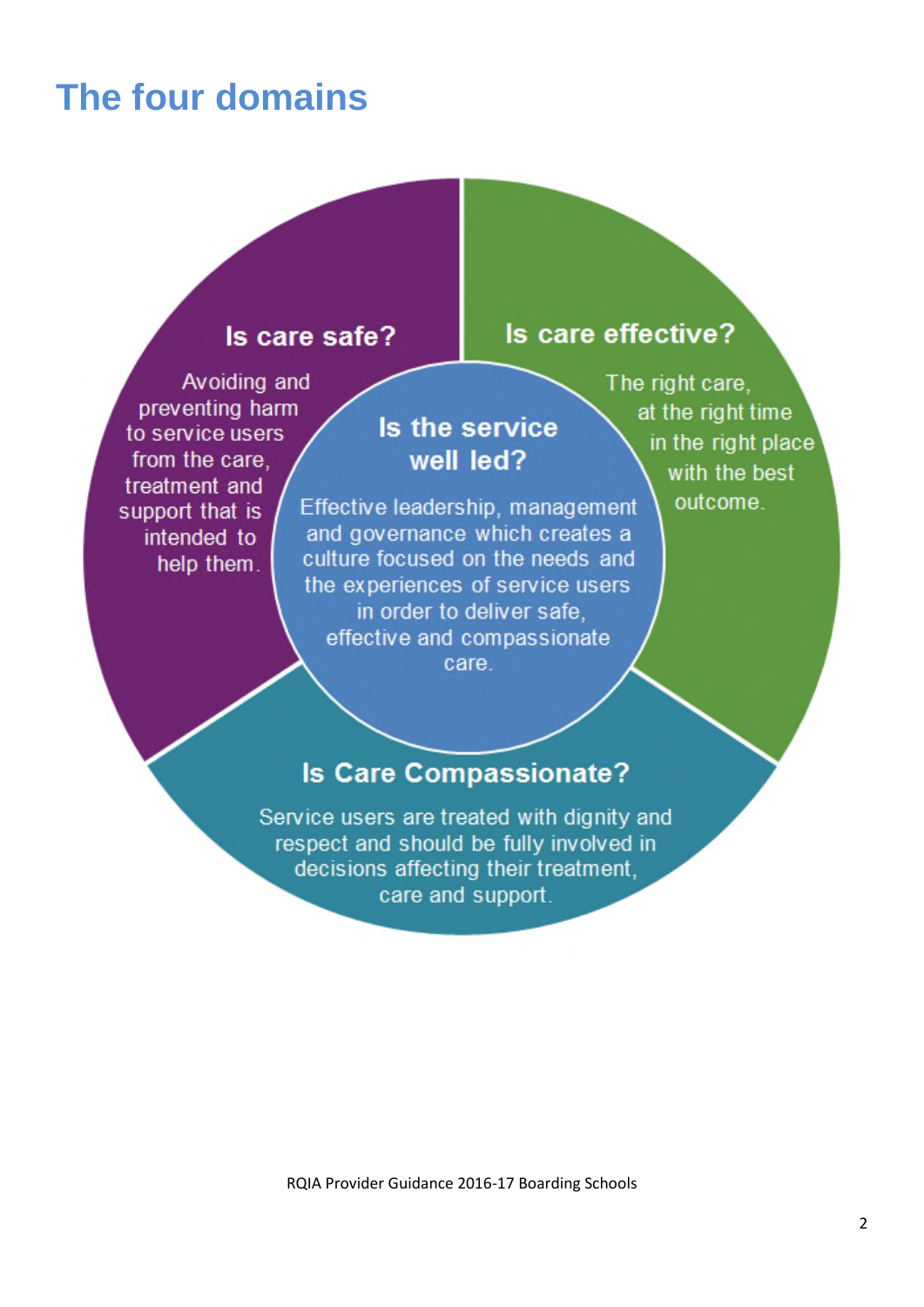## **How we will inspect**

We will inspect every boarding department on an annual basis, this will be an announced inspection.

During our inspections we will inspect and report on the following four domains:

- Is care safe?
- Is care effective?
- Is care compassionate?
- Is the service well led?

When we inspect a boarding department, we aim to:

- Seek the views of the boarders who use the service, or their parents
- Talk to the principal, the head of boarding and other key staff on the day of the inspection
- Examine a range of records including incidents, complaints and policies related to boarding
- Provide feedback on the day of the inspection to the principal and head of boarding on the outcome of the inspection; and
- Provide a report of our inspection findings and outline any areas for quality improvement where failings in compliance with regulations and/or standards are identified.

Our inspections are underpinned by:

- The Health and Personal Social Services (Quality, Improvement and Regulation) (Northern Ireland) Order 2003
- The Children Order (Northern Ireland) 1995
- Inspection of Premises, Children and Records (Children Accommodated in Schools) Regulations (Northern Ireland) 2000
- Children Order Guidance and Regulations Volume 7
- The Department of Health, Social Services and Public Safety's (DHSSPS) Quality Living Standards for Services: Children Accommodated in Schools with Boarding Departments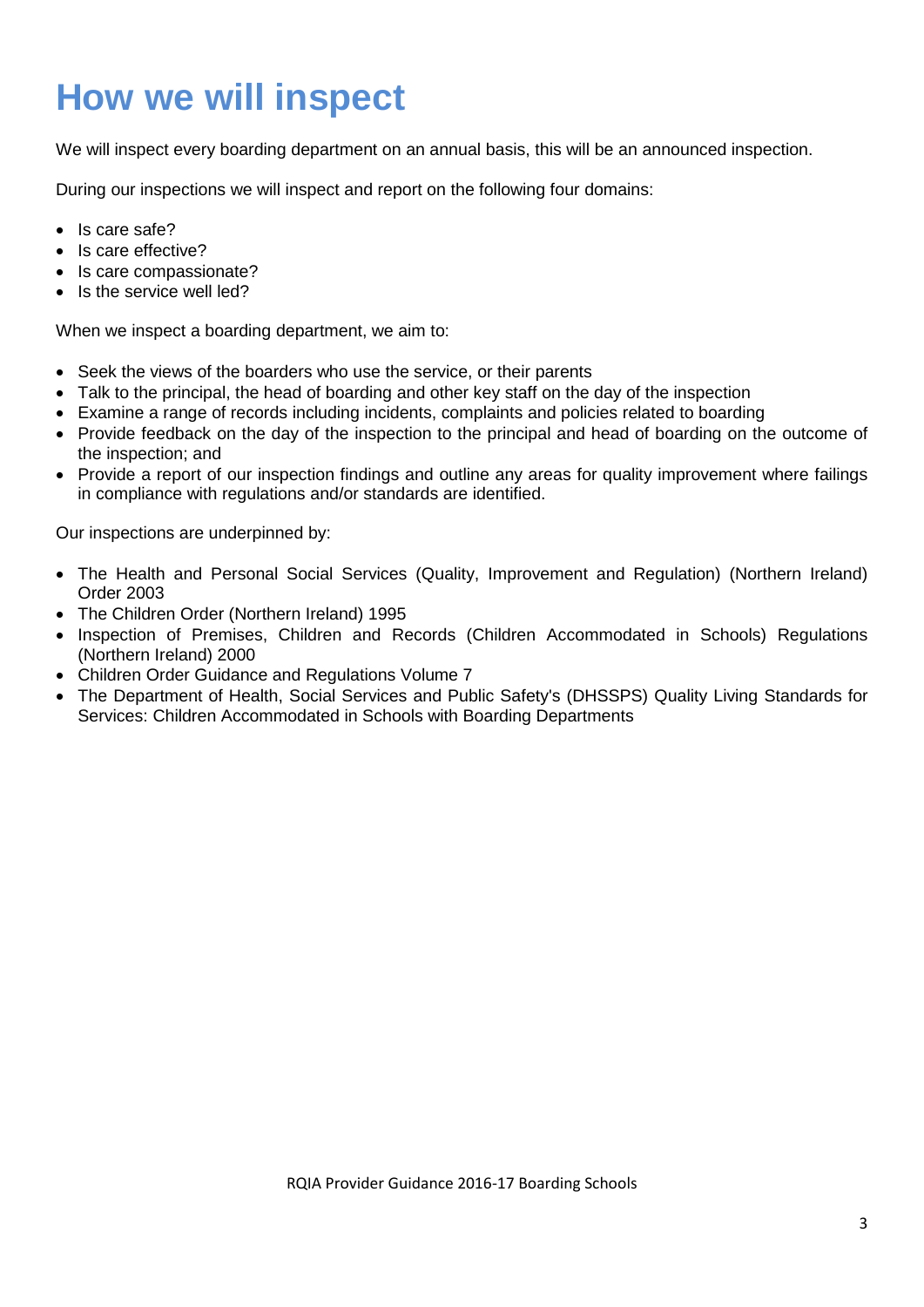## **What we look for when we inspect**

To help us to report on whether the care is safe, effective and compassionate and whether the service is well led, we will look for evidence against the following indicators. The evidence listed for each indicator provides examples of what may be reviewed and should not be considered exhaustive.

### **Is care safe?**

#### **Avoiding and preventing harm to service users from the care, treatment and support that is intended to help them.**

#### **Indicator S1**

There are, at all times, suitably qualified, competent and experienced persons working in the service in such numbers as are appropriate for the health and welfare of service users.

#### **Examples of Evidence**

#### **Staffing**

- An annual training programme is in operation which includes safeguarding and relevant issues such as bullying and child sexual exploitation
- There are robust human resource policies and procedures in place to ensure:
	- the deployment of staff who have requisite skills and experience and qualities to undertake their duties
	- Staff are able to meet the needs of children with disabilities and/or more complex needs
	- There are always sufficient numbers of staff available to meet the needs of the boarding department
	- Staff demonstrate compliance with professional codes of practice and post training requirements

#### **Recruitment and Selection**

• Enhanced Access NI checks are received prior to new staff commencing work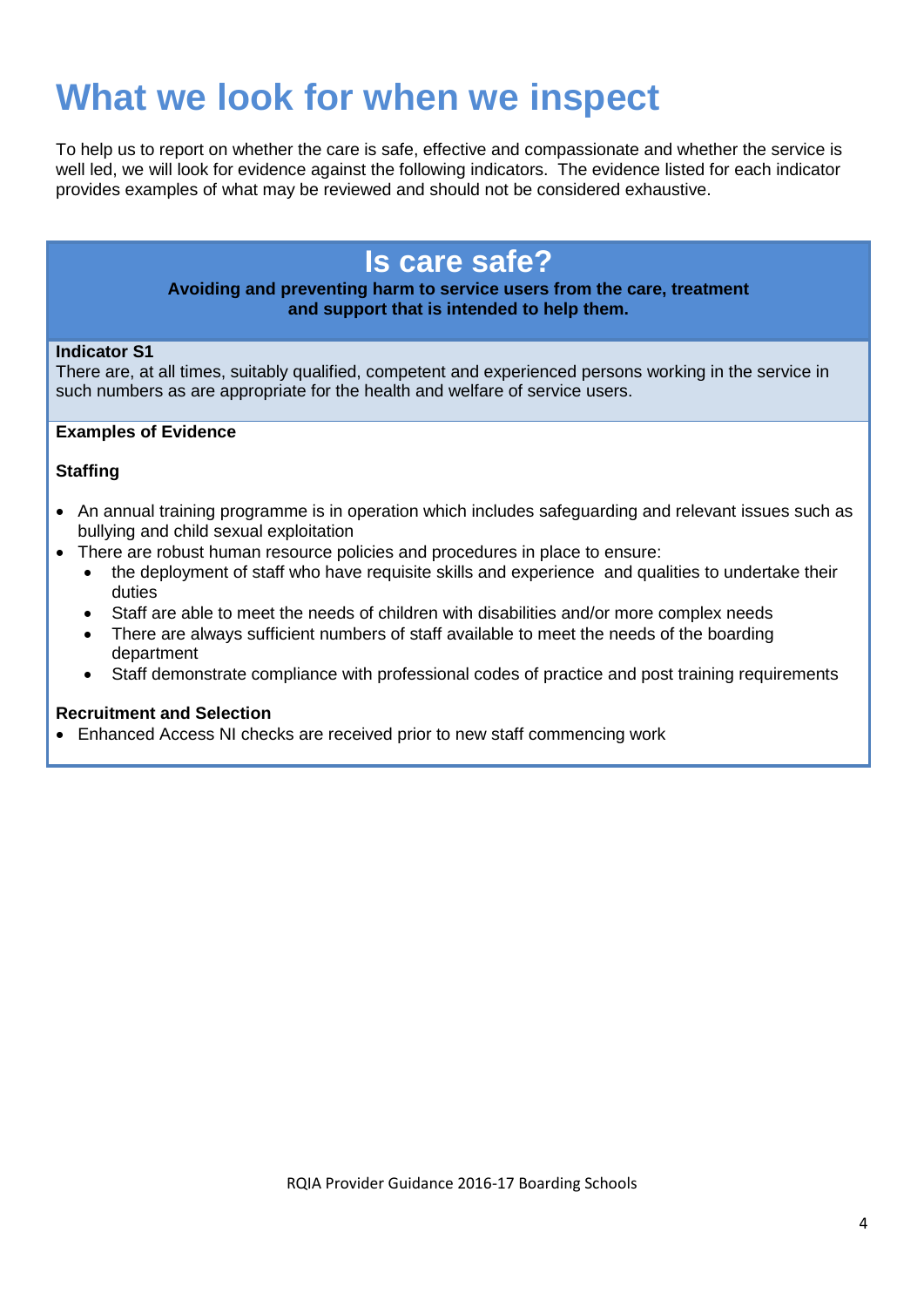#### **Indicator S2**

The service promotes and makes proper provision for the welfare, care and protection of service users.

#### **Examples of Evidence**

#### **Safeguarding**

- Staff are knowledgeable about and have a good understanding of safeguarding and bullying
- All suspected, alleged or actual incidents of abuse are fully and promptly referred to the appropriate agencies for investigation in accordance with written procedures and records maintained
- The Area Child Protection Committee regional child protection policies and procedures are available at the boarding department
- There is a child protection policy to meet the needs of the boarding department
- A designated child protection teacher is in place
- There is a strategy in place for the prevention of bullying and written policies and procedures for countering any incidents of bullying as they occur
- There are written policies and procedures in place in respect of safeguarding, allegations of misconduct, incidents, whistle blowing and the reporting/ management of serious adverse incidents. These policies are included in the induction/training manual for staff
- There is a record of staff attendance at mandatory safeguarding training
- Investigations into allegations or suspicions of harm are handled fairly, consistently and quickly in a way which safeguards the boarders and the person making the allegation whilst the same time appropriately supporting the staff member who is the subject of the allegation
- Written records are created and available in respect of any investigation including outcomes and subsequent action taken by the boarding department. A register of all incidents and the response from the boarding department is maintained

#### **Indicator S3**

There are systems in place to ensure that unnecessary risks to the health, welfare or safety of service users are identified, managed and where possible eliminated.

#### **Examples of Evidence**

#### **Management of Medical Emergencies**

- Each boarding department has a matron or other designated person(s) who provide routine medical attention to the boarders
- An up to date medical record is maintained for all boarders

#### **Infection Prevention Control**

- The environment is clean and clutter free
- Infection prevention and control (IPC) procedures are in place
- Records of staff training are maintained

#### **Indicator S4**

The premises and grounds are safe, well maintained and suitable for their stated purpose.

#### **Examples of Evidence**

#### **Environment**

- The boarding department is clean, clutter free, warm and pleasant
- There are no obvious hazards to the health and safety of the boarders
- There are arrangements in place in relation to maintaining the environment (e.g. servicing of lift/gas/boiler/fire detection systems/fire-fighting equipment, fixed electrical wiring installation, legionella risk assessment)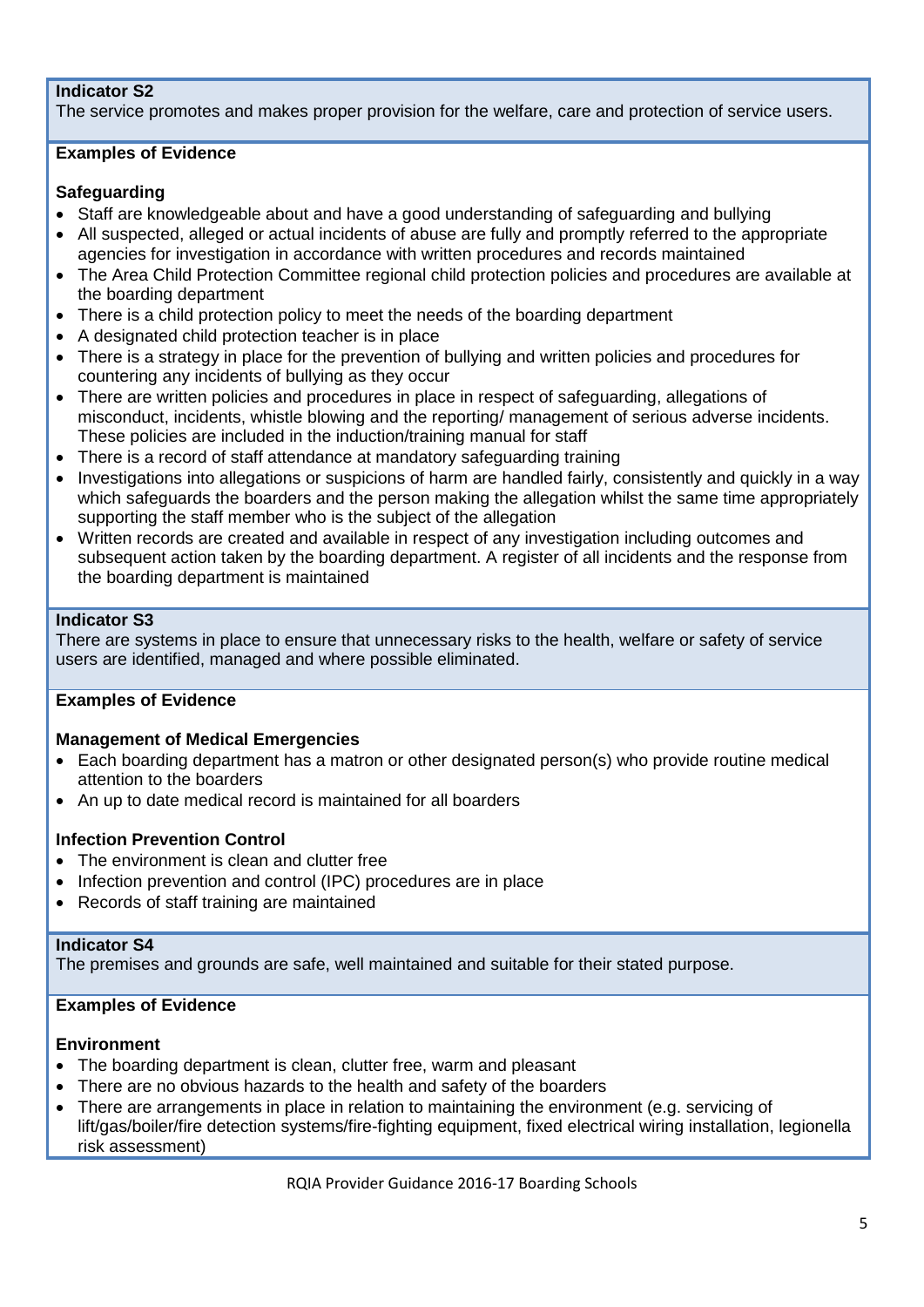## **Is care effective?**

#### **The right care, at the right time in the right place with the best outcome.**

#### **Indicator E1**

The service responds appropriately to and meets the assessed needs of the people who use the service.

#### **Examples of Evidence**

#### **Records**

- An up to date individual record is maintained for each child accommodated in the boarding department
- Where relevant care planning and care records are maintained and available for each boarder
- Recordings are in line with professional Codes of Practice

#### **Indicator E2**

There are arrangements in place to monitor, audit and review the effectiveness and quality of care delivered to service users at appropriate intervals.

#### **Examples of Evidence**

- Monitoring and review mechanisms are in place to identify and redress areas of non-compliance with the standards and guidance for boarding schools
- Where relevant staff members have been trained in and understand how to work with boarders who experience particular vulnerabilities or have more complex needs
- There are looked after child (LAC) review meetings held within timescales to agree care plans, to evaluate outcomes and plot future progress

#### **Indicator E3**

There are robust systems in place to promote effective communication between service users, staff and other key stakeholders.

#### **Examples of Evidence**

- The boarders have an effective feedback mechanism through which they can communicate with the staff about their experience at the school and redress any grievances
- Staff meetings are held on a regular basis and issues arising within the boarding department are discussed and minutes are retained
- Staff communicate in a timely and effectively way with the boarders
- Learning from complaints/incidents/near misses is effectively disseminated to staff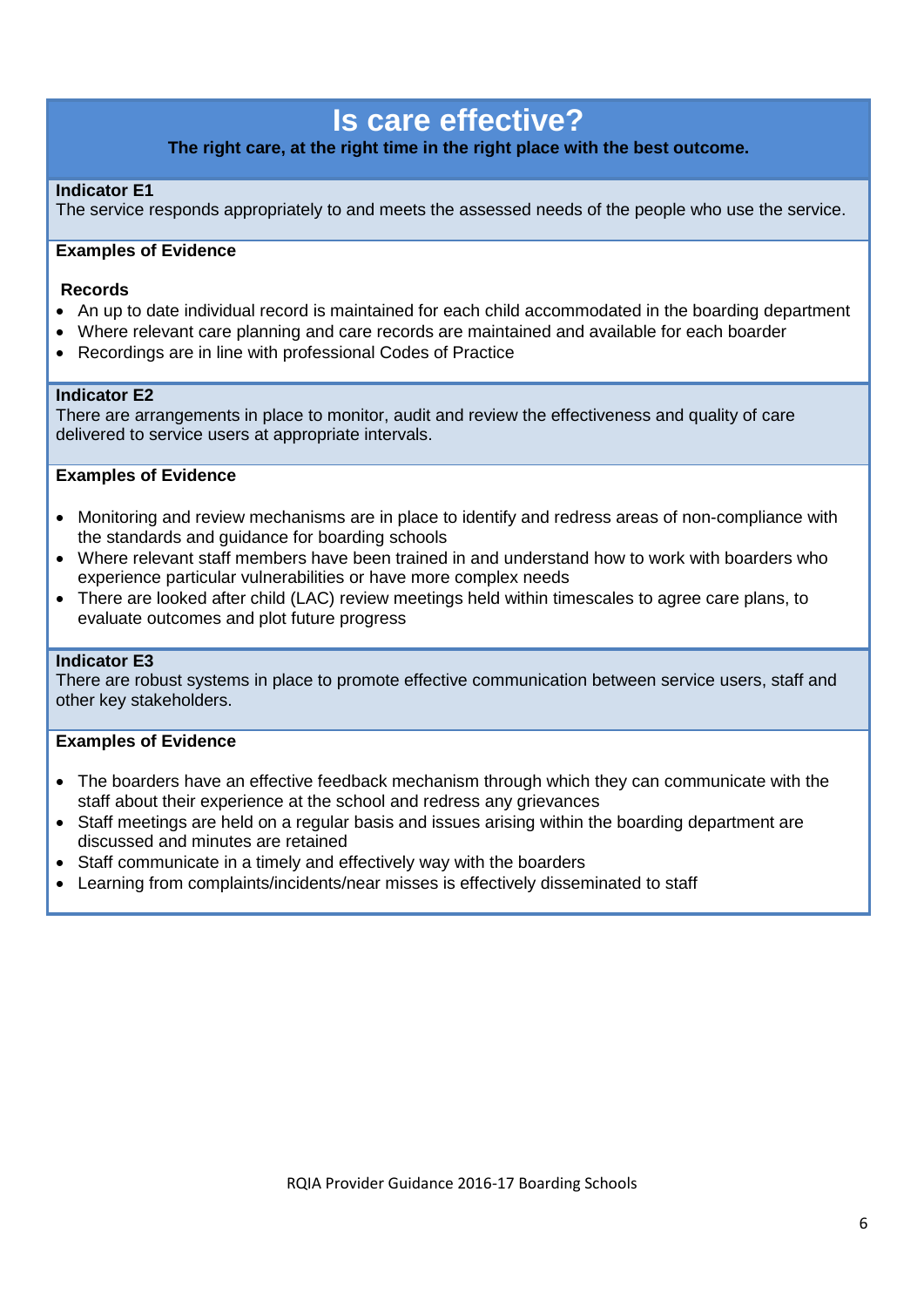## **Is care compassionate?**

#### **Service users are treated with dignity and respect and should be fully involved in decisions affecting their treatment, care and support.**

#### **Indicator C1**

There is a culture/ethos that supports the values of dignity and respect, independence, rights, equality and diversity, choice and consent of service users.

#### **Examples of Evidence**

- Discussion with staff members and observation of interactions demonstrate that boarders are treated with dignity and respect
- There is evidence of staff awareness of children's rights
- Staff at the boarding department are aware of acting in the best interests of the boarders
- Staff make positive relationships with the young people in the department and generate a culture of openness and trust
- The boarders know how to contact helpline services

#### **Indicator C2**

Service users are listened to, valued and communicated with, in an appropriate manner.

#### **Examples of Evidence**

- There are arrangements in place for involving the boarders to make informed decisions
- There are arrangements for providing information in alternative formats/interpreter services, if applicable
- The boarders feel their views are valued and have been considered as part of decision making processes in the department

#### **Indicator C3**

There are systems in place to ensure that the views and opinions of service users, and or their representatives, are sought and taken into account in all matters affecting them.

#### **Examples of Evidence**

- The RQIA questionnaire responses support the view that compassionate care is in place
- Boarders are encouraged to approach any member of the boarding department staff with their personal concerns, needs and wishes on an informal basis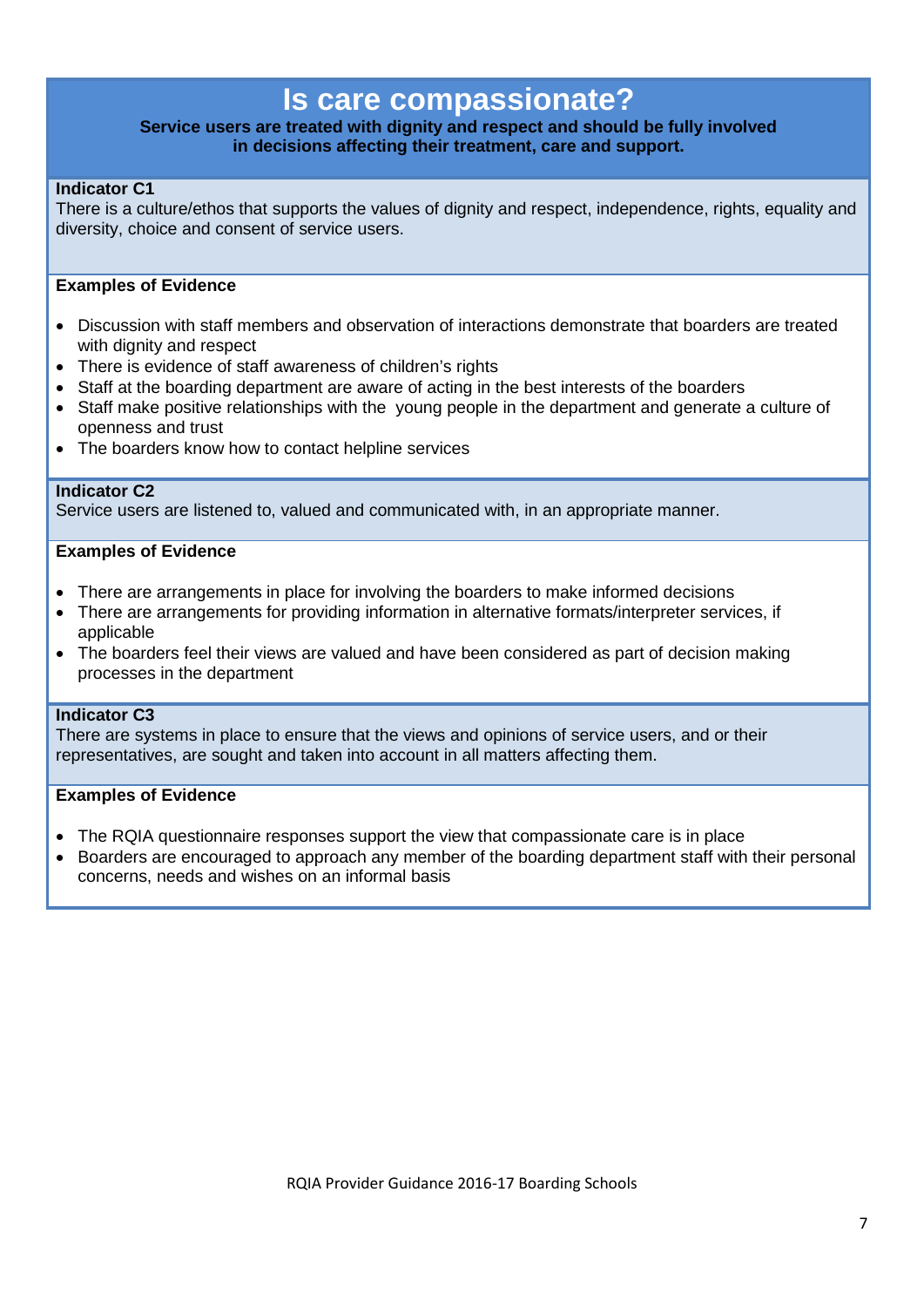## **Is the service well led?**

#### **Effective leadership, management and governance which creates a culture focused on the needs and the experiences of service users in order to deliver safe, effective and compassionate care.**

#### **Indicator L1**

There are management and governance systems in place to meet the needs of service users.

#### **Examples of Evidence**

#### **Governance Arrangements**

- There are governance arrangements in place such as:
	- clearly identified lines of professional accountability
	- effective systems to monitor and report on the quality of care experienced by boarders in the department
	- Policies and procedures in place to protect boarders and to safeguard their rights and welfare in line with regional child protection procedures
	- effective systems for identifying any escalation in risk to individual boarders including bullying and mental health

#### **Complaints**

- The department has a complaints policy and procedure in accordance with the standards
- Records are kept of all complaints and these include details of all communications with complainants, the result of any investigation, the outcome and the action taken
- Information from complaints is used to improve the quality of care at within the boarding department
- Staff know how to receive and respond to complaints
- Arrangements are in place to audit complaints to identify trends and enhance the boarding experience

#### **Incidents**

- The department has an incident policy and procedure in place
- Incidents are effectively documented and where necessary investigated in line with the standards and guidance

#### **Indicator L2**

There are management and governance systems in place that drive quality improvement.

#### **Examples of Evidence**

#### **Quality Improvement**

- There is evidence of a systematic approach to the review of the boarding experience, in order to make changes that improve quality, and add benefit to the department
- The Head of Boarding encourages continuous improvement within the department. Improvement activity is focussed on enhancing the boarding experience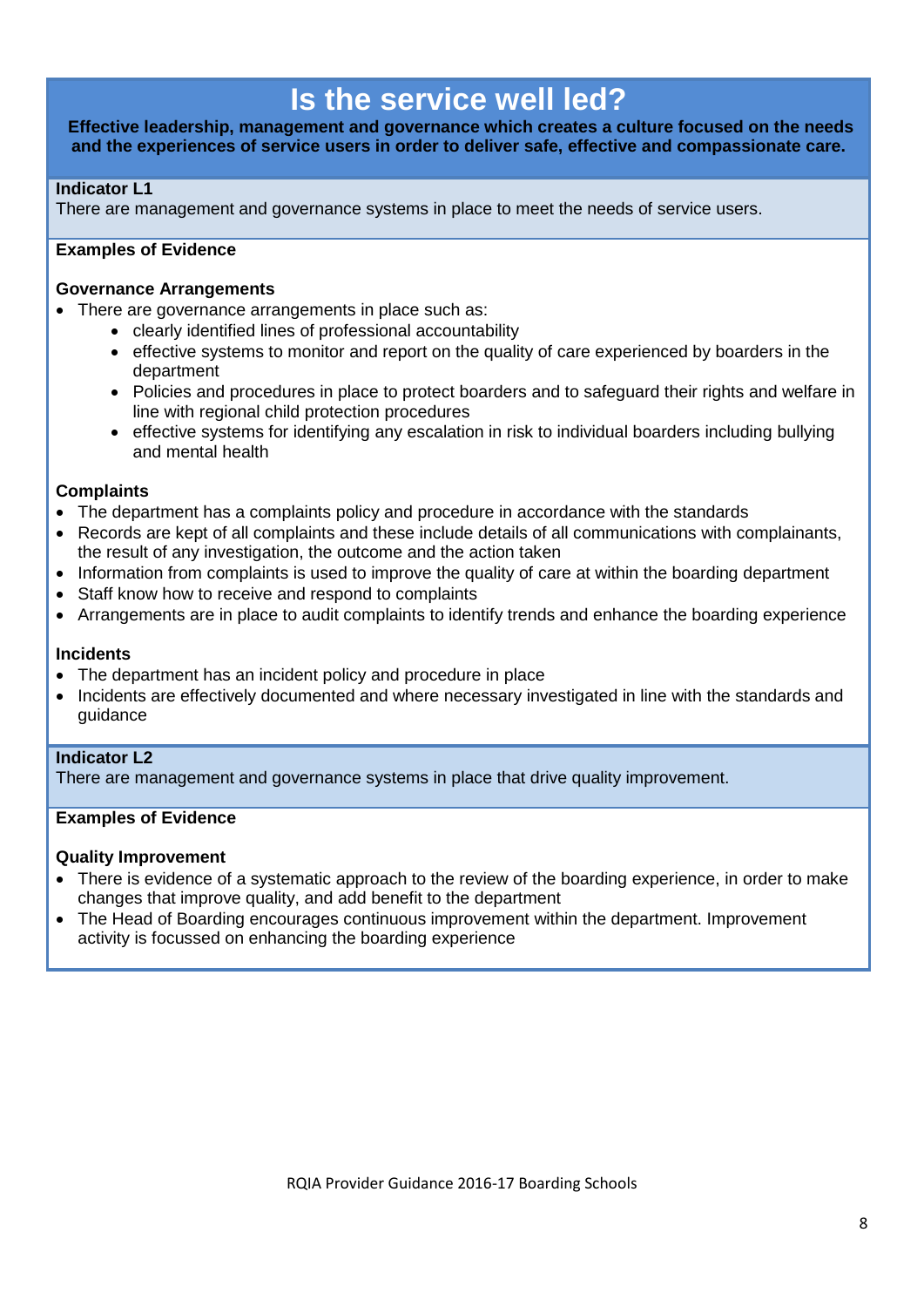#### **Indicator L3**

There is a clear organisational structure and all staff are aware of their roles, responsibility and accountability within the overall structure.

#### **Examples of Evidence**

- There is a defined organisational and management structure that identifies the lines of accountability, specific roles and details responsibilities within all areas of the department
- Staff are aware of their roles and responsibilities and actions to be taken should they have a concern about the welfare or safety of a boarder
- The Principal and Head of Boarding understand their role and responsibilities as outlined in the standards and guidance

#### **Indicator L4**

The registered person/s operates the service in accordance with the regulatory framework.

#### **Examples of Evidence**

- The Principal and Head of Boarding responds to regulatory matters (e.g. reports and quality improvement plans)
- There are clear and documented systems in place for the management of records in accordance with the standards and guidance

#### **Indicator L5**

There are effective working relationships with internal and external stakeholders.

#### **Examples of Evidence**

- There is a whistleblowing policy and procedure and staff are aware of this
- Arrangements are in place for staff to access the Head of Boarding and Principal
- There are arrangements in place to support staff (e.g. staff meetings, appraisal and supervision)
- Discussion with staff confirmed that there are good working relationships and that senior staff are responsive to suggestions/concerns
- There are arrangements in place to effectively respond to staff suggestions/concerns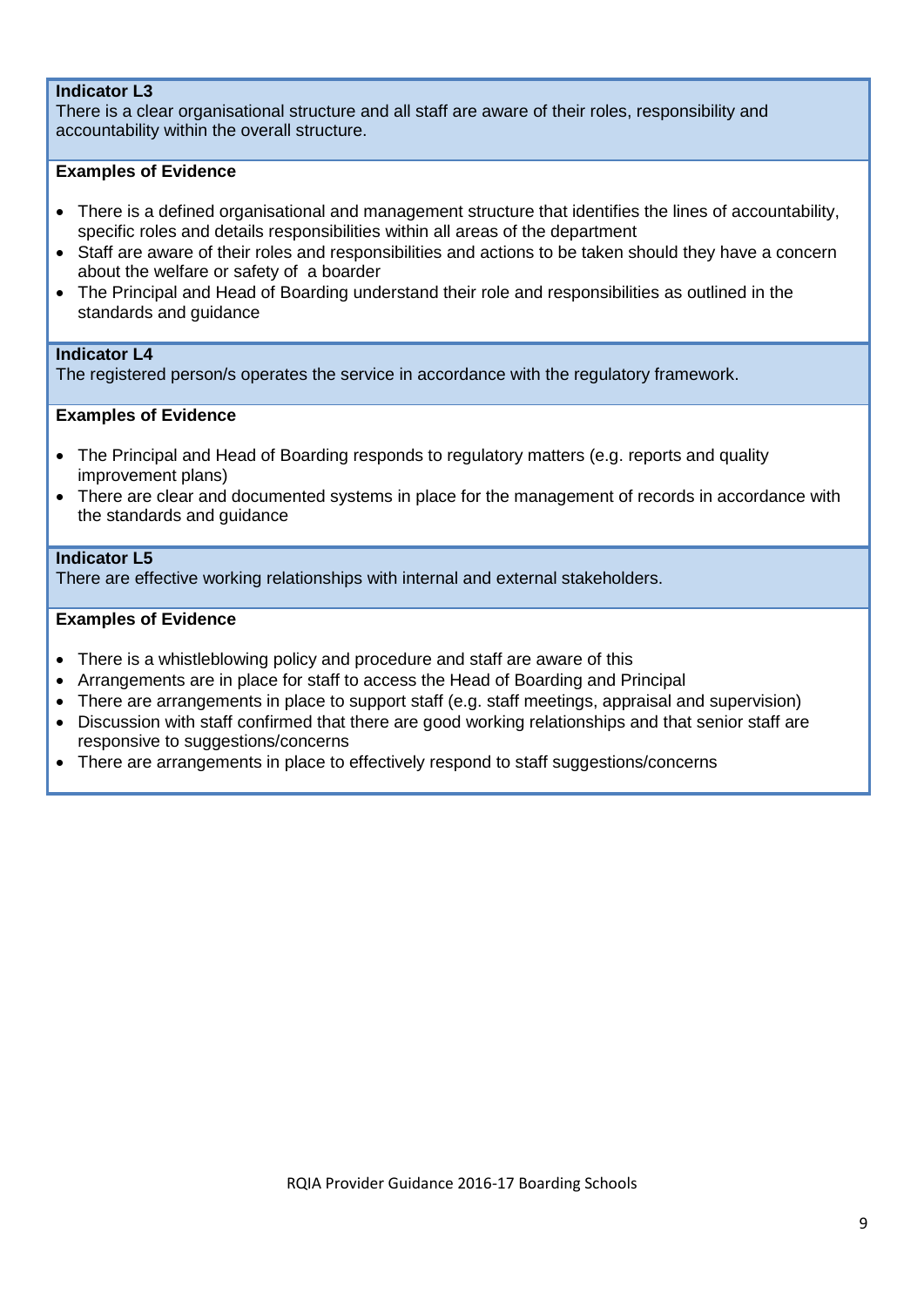## **Inspection reports**

Our inspection reports will reflect the findings from the inspection. Where it is appropriate, a Quality Improvement Plan (QIP) will detail those areas requiring improvement to ensure the service is compliant with the relevant regulations and standards. Where either no requirements or recommendations result from the inspection this will be reflected in the report.

It should be noted that inspection reports should not be regarded as a comprehensive review of all strengths and areas for improvement that exist in a service. The findings reported on are those which came to the attention of RQIA during the course of the inspection. The findings contained within inspection reports do not exempt the service provider from their responsibility for maintaining compliance with legislation, standards and best practice.